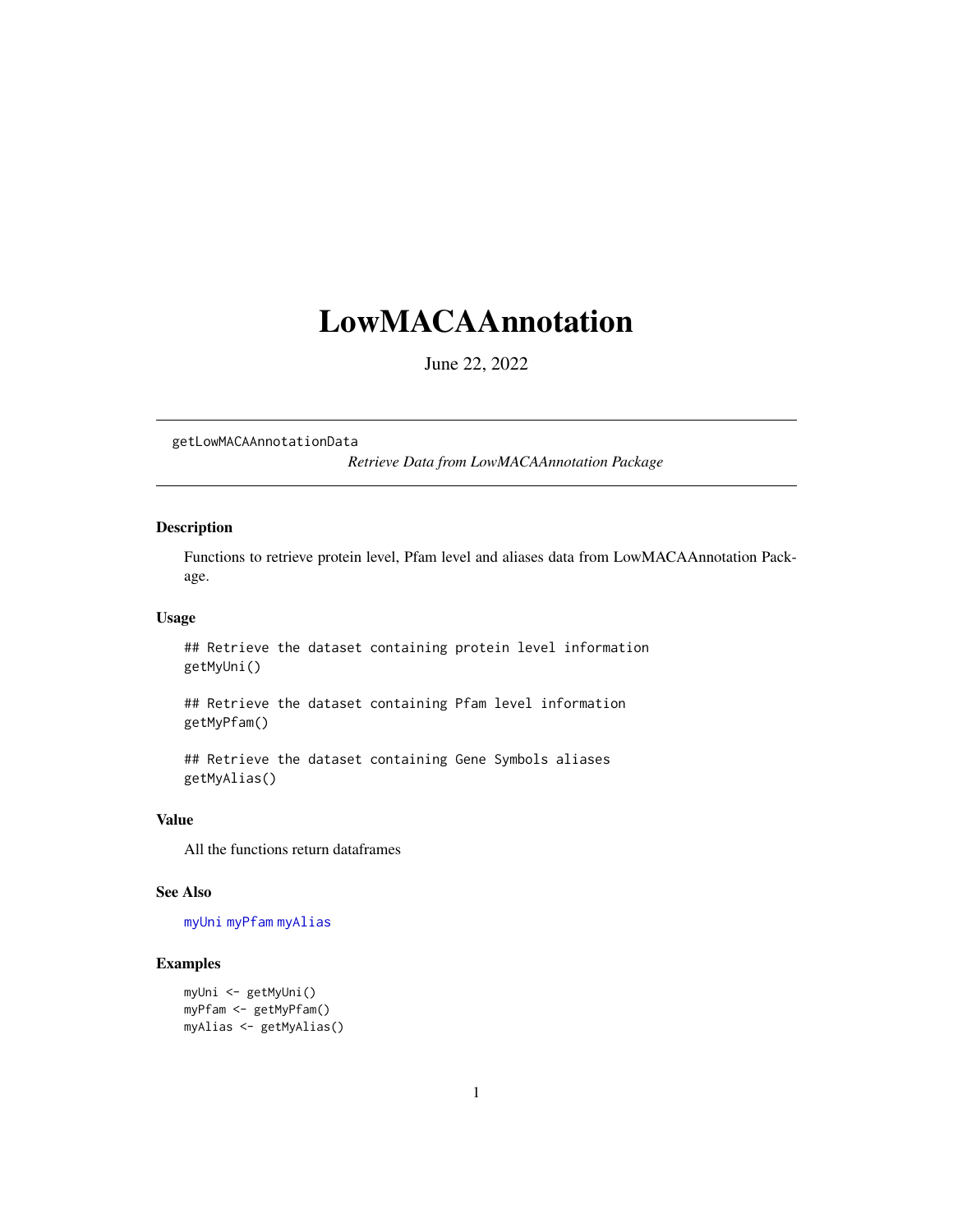<span id="page-1-1"></span><span id="page-1-0"></span>

#### Description

A simple parsing of the HGNC database to map aliases and previous symbols to correct official Gene Symbols

#### Usage

data("myAlias")

#### Format

A data frame with the following 2 variables.

- Alias a character vector representing all the possible aliases and previous symbols for official Gene Symbols
- Official\_Gene\_Symbol a character vector representing the approved and official Gene Symbol for HGNC database
- Locus\_Group a character vector representing all the possible locus groups in HGNC database, like protein coding, RNA, pseudogene etc.
- Locus\_Type a character vector representing all the possible locus types in HGNC database. It is a specification of locus group

MappedByLowMACA a character vector of yes and no if the gene is included in myUni.RData

#### Source

#### **[HGNC](http://www.genenames.org/)**

# Examples

```
#Load myAlias and show its structure
myAlias <- getMyAlias()
str(myAlias)
```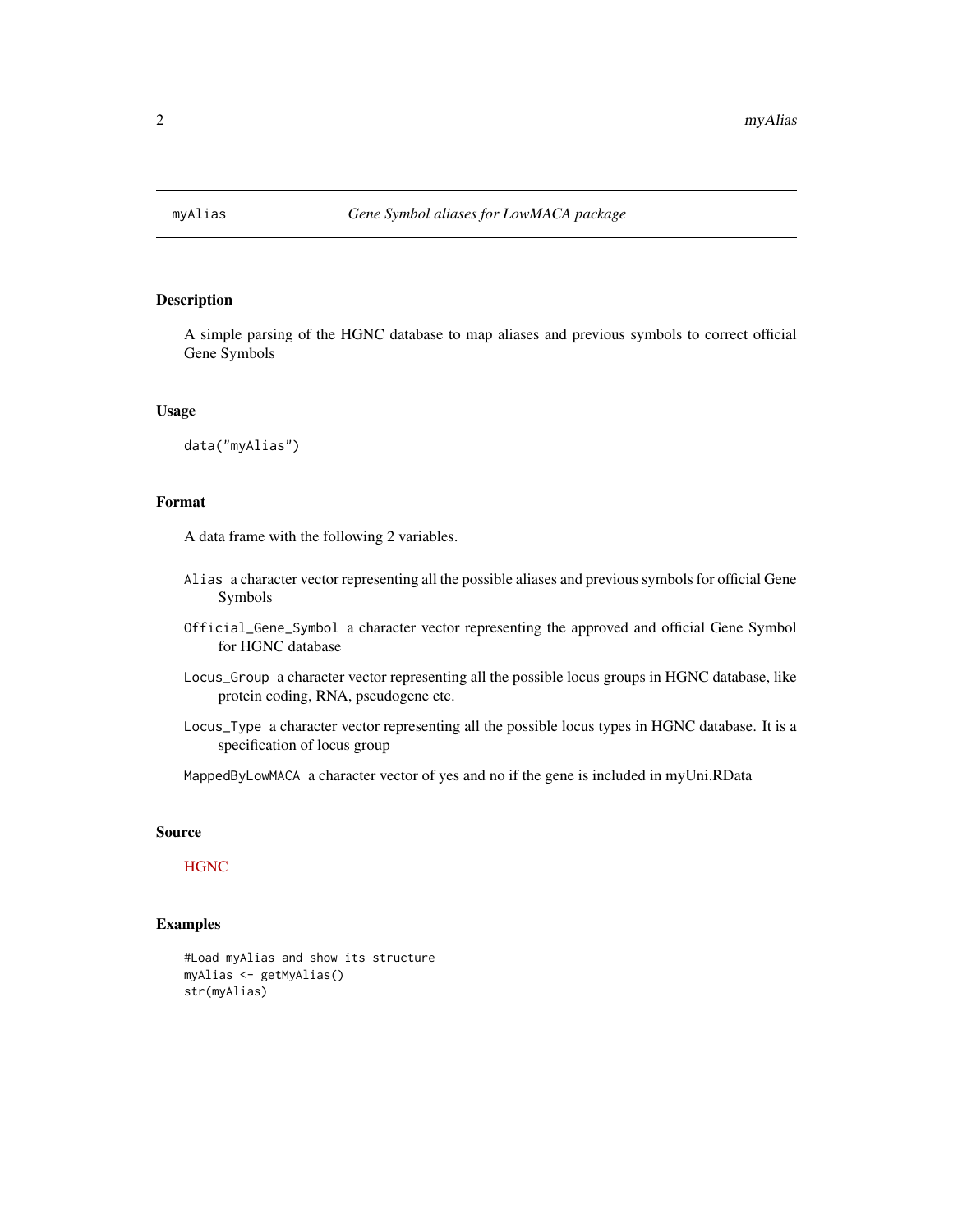<span id="page-2-1"></span><span id="page-2-0"></span>

### Description

This dataset comprises all the Pfam-A entries mapped for LowMACA

#### Usage

data("myPfam")

## Format

A data frame with the following 11 variables.

Entry a character vector of Uniprot entries

Envelope\_Start a numeric vector of starts of the pfam domain relative to the reference protein Envelope\_End a numeric vector of ends of the pfam domain relative to the reference protein Pfam\_ID a character vector of Pfam IDs in the form of PF###### supported by LowMACA Pfam\_Name a character vector of full Pfam domain names Type a character vector. One of the following: "Domain" "Family" "Repeat" or "Motif" Clan\_ID a numeric vector of Clan IDs, a sort of families of Pfam domains Entrez a numeric vector of Entrez IDs UNIPROT a character vector of Uniprot entries in format "name\_HUMAN"

Gene\_Symbol a character vector of official Gene Symbols

Pfam\_Fasta a character vector of amino acid sequences of corresponding Pfam

# Details

This is the result of a merge between Pfam-A, Uniprot, HGNC databases

#### Source

## [Pfam website](http://pfam.xfam.org/)

#### Examples

#Load and show contents of myPfam data(myPfam) str(myPfam)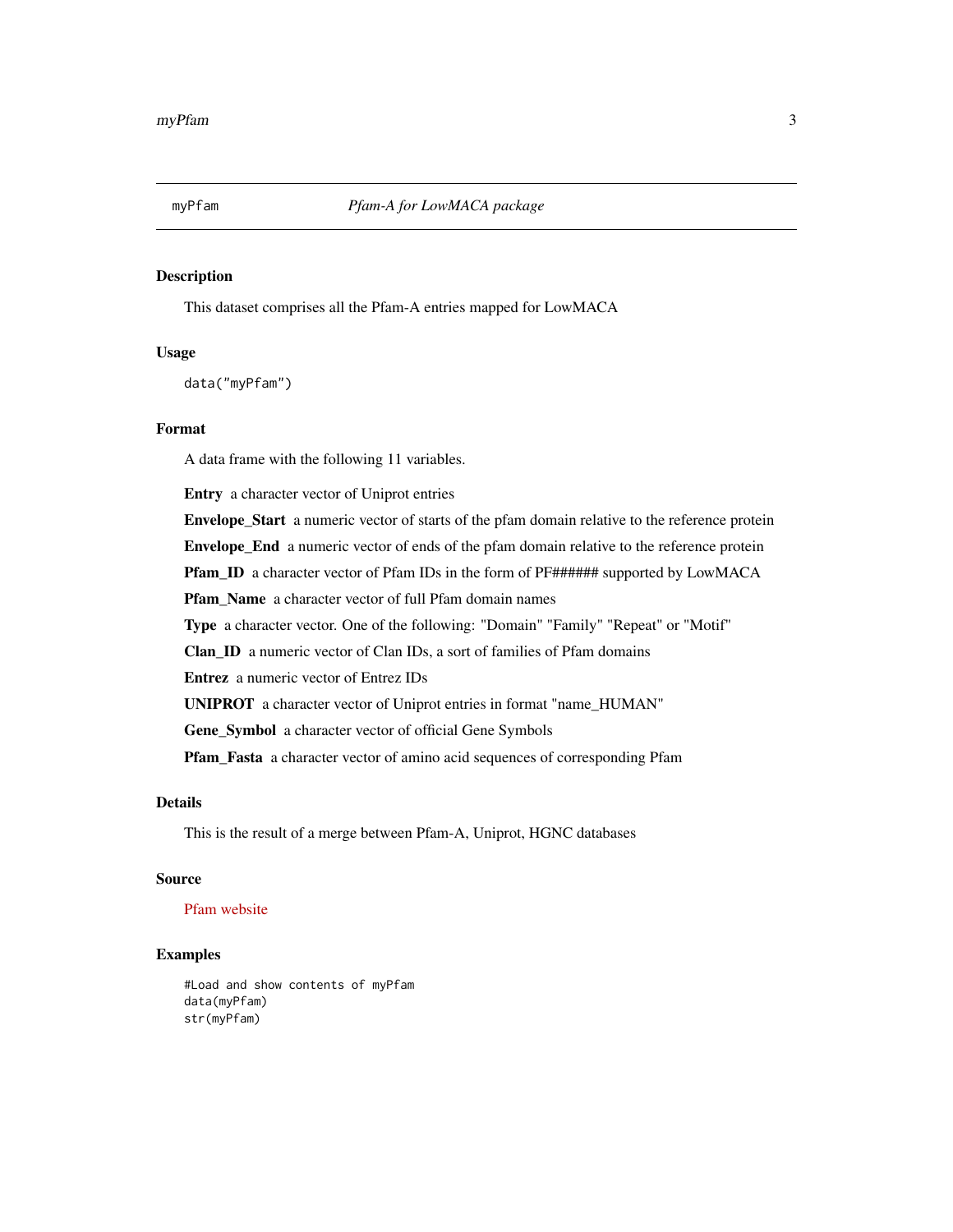<span id="page-3-1"></span><span id="page-3-0"></span>

# Description

This dataset comprises all the Uniprot entries mapped for LowMACA

#### Usage

data("myUni")

## Format

A data frame with 9 variables.

Gene\_Symbol a character vector of official Gene Symbols

Entrez a numeric vector of Entrez IDs

UNIPROT a character vector of Uniprot entries in "name\_HUMAN" format

Entry a character vector of Uniprot entries

HGNC a character vector of gene names as HGNC numbers

Approved\_Name a character vector of approved extended gene names

Protein.name a character vector of approved extended protein names

Chromosome a character vector of chromosomic cytoband positions

AMINO\_SEQ a character vector of amino acid sequences for Uniprot entries

# Details

This dataset is a 1 to 1 mapping of genes to their canonical proteins or main proteins

# Source

[Uniprot](http://www.uniprot.org/)

# Examples

#Load dataset and show its structure data(myUni) str(myUni)